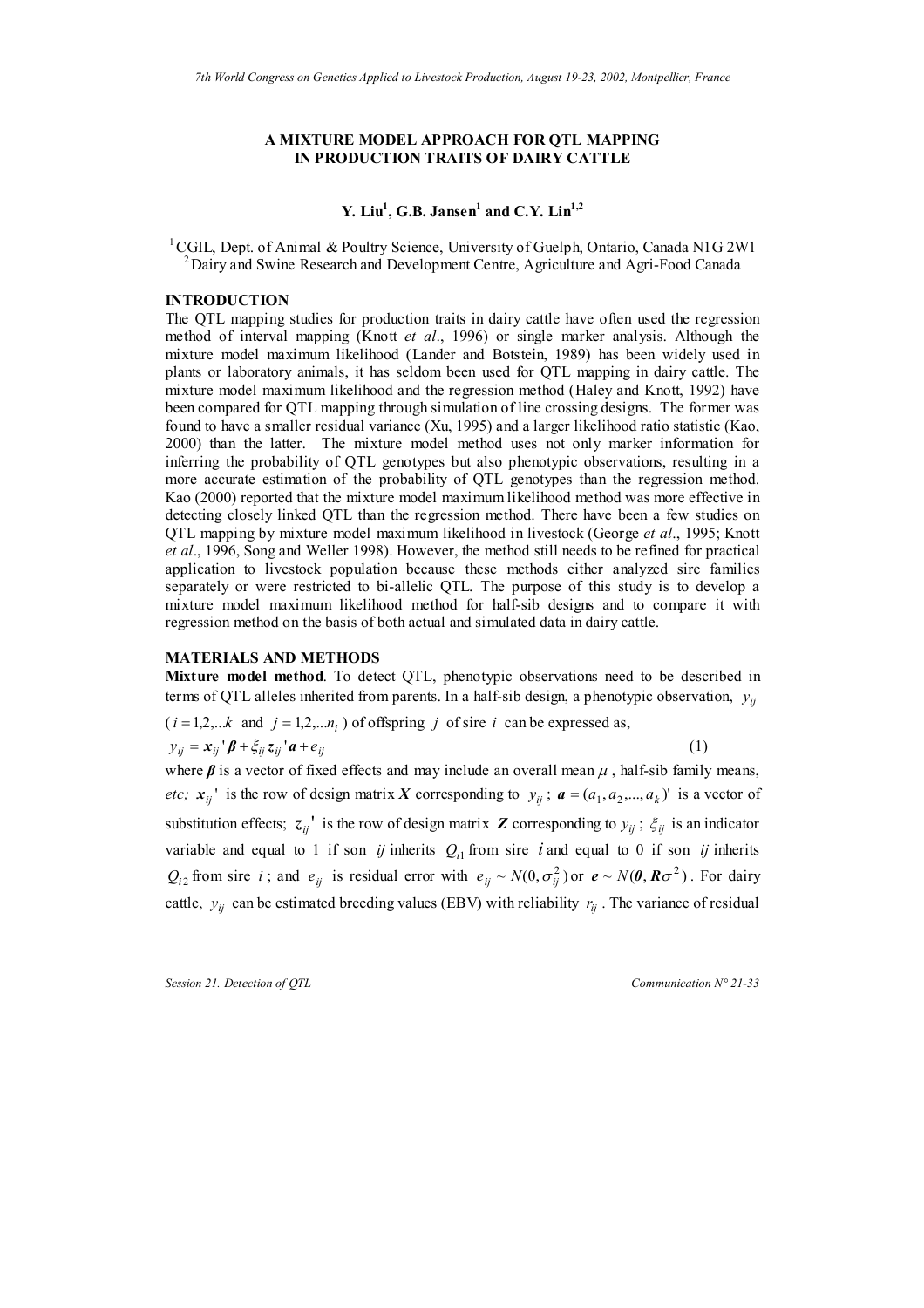error  $e_{ij}$  is taken as  $\sigma^2 / r_{ij}$  and  $\mathbf{R} = diag\{1/r_{ij}\}_{N \times N}$  where  $N = \sum n_i$ . Given phenotypic observations and marker data, the likelihood of the parameters ( $\beta$ , *a* and  $\sigma_{ij}^2$ ) is,

$$
f(\boldsymbol{\beta}, \boldsymbol{a}, \sigma^2 \mid \boldsymbol{y}, M) = \prod_{i=1}^k \prod_{j=1}^{n_i} (2\pi\sigma_{ij}^2)^{-1/2} \{p_{ij} \exp[-\frac{1}{2\sigma_{ij}^2} (y_{ij} - x_{ij}\boldsymbol{\beta} - a_i)^2] + (1 - p_{ij}) \exp[-\frac{1}{2\sigma_{ij}^2} (y_{ij} - x_{ij}\boldsymbol{\beta})^2] \}
$$
(2)

where  $p_{ij}$  is the conditional probability that offspring *ij* inherits the first QTL allele of sire *i*, inferred from marker information. The EM algorithm was used to maximize the likelihood by taking the inherited QTL allele as missing data. This leads to the following equations:

$$
\begin{pmatrix} X^{\dagger} R^{-1} X & X^{\dagger} R^{-1} U \\ U^{\dagger} R^{-1} X & Z^{\dagger} R^{-1} U \end{pmatrix} \begin{pmatrix} \hat{\beta} \\ \hat{a} \end{pmatrix} = \begin{pmatrix} X^{\dagger} R^{-1} y \\ U^{\dagger} R^{-1} y \end{pmatrix}
$$
\n(3)

$$
\hat{\sigma}^2 = \frac{1}{N} \left[ \left( \mathbf{y} - \mathbf{X}\boldsymbol{\beta} \right) \mathbf{R}^{-1} \left( \mathbf{y} - \mathbf{X}\boldsymbol{\beta} \right) + \mathbf{a}^{\dagger} \mathbf{Z}^{\dagger} \mathbf{R}^{-1} \mathbf{U} \mathbf{a} - 2(\mathbf{y} - \mathbf{X}\boldsymbol{\beta})^{\dagger} \mathbf{R}^{-1} \mathbf{U} \mathbf{a} \right]
$$
(4)

$$
\boldsymbol{U} = \{\pi_{ij} z_{ij}^{\phantom{\top}}\}_{N \ge k} \quad \text{where} \quad \pi_{ij} = \frac{p_{ij} \phi(y_{ij} \mid \boldsymbol{\beta}, \boldsymbol{a}, \sigma_{ij}^2)}{p_{ij} \phi(y_{ij} \mid \boldsymbol{\beta}, \boldsymbol{a}, \sigma_{ij}^2) + (1 - p_{ij}) \phi(y_{ij} \mid \boldsymbol{\beta}, \boldsymbol{a}, \sigma_{ij}^2)}
$$

effect under the null hypothesis that  $a_i = 0$  for  $i = 1, 2, \dots k$ . The alternative hypothesis is that at The posterior probability  $\pi_{ij}$  is calculated in the E-step while the parameters are estimated in the M-step based on equations (3) and (4). The likelihood ratio statistic is used to test QTL least one of the sires has significant QTL effect, suggesting that the test position may contain a QTL. Chromosomewise, single trait critical values were determined by permutation test.

**Mapping QTL of production traits.** Daughter yield deviations (DYD) for milk, fat and protein yields and fat and protein percentage were analyzed with interval mapping by both mixture model and regression methods. The data (Nadesalingam *et al*., 2001; Plante *et al*., 2001) included 6 Holstein grandsires with 71 to 74 sons each (N=433). Grandsires and sons were genotyped for 64 microsatellite markers distributed over chromosomes 1, 3, 5, 6, 9, 10, 13, 15, 17, 20, 23 and 26. The markers covered 867.4 cM of the genome with two to nine markers per chromosome. Sons' dams were not genotyped. The MARC linkage map was applied. The genome was scanned by 1 cM steps. The test statistic used was the likelihood ratio for the mixture model and the F-value for the regression method. The empirical distribution of the test statistics were determined from 1000 permutation replicates.

**Data simulation**. Nine cases were simulated with different number of grandsires and sons per grandsire family, variance proportion explained by the simulated QTL (the ratio of QTL variance to phenotypic variance), and interval size in cM (Table 1). A chromosome of 100 cM with evenly spaced markers, ten alleles each, was simulated. Sires were heterozygous at all marker loci. A single QTL was set at 34 cM for all cases. Two different QTL alleles were simulated for each sire and dam. Each case consists of 100 replicates. The critical values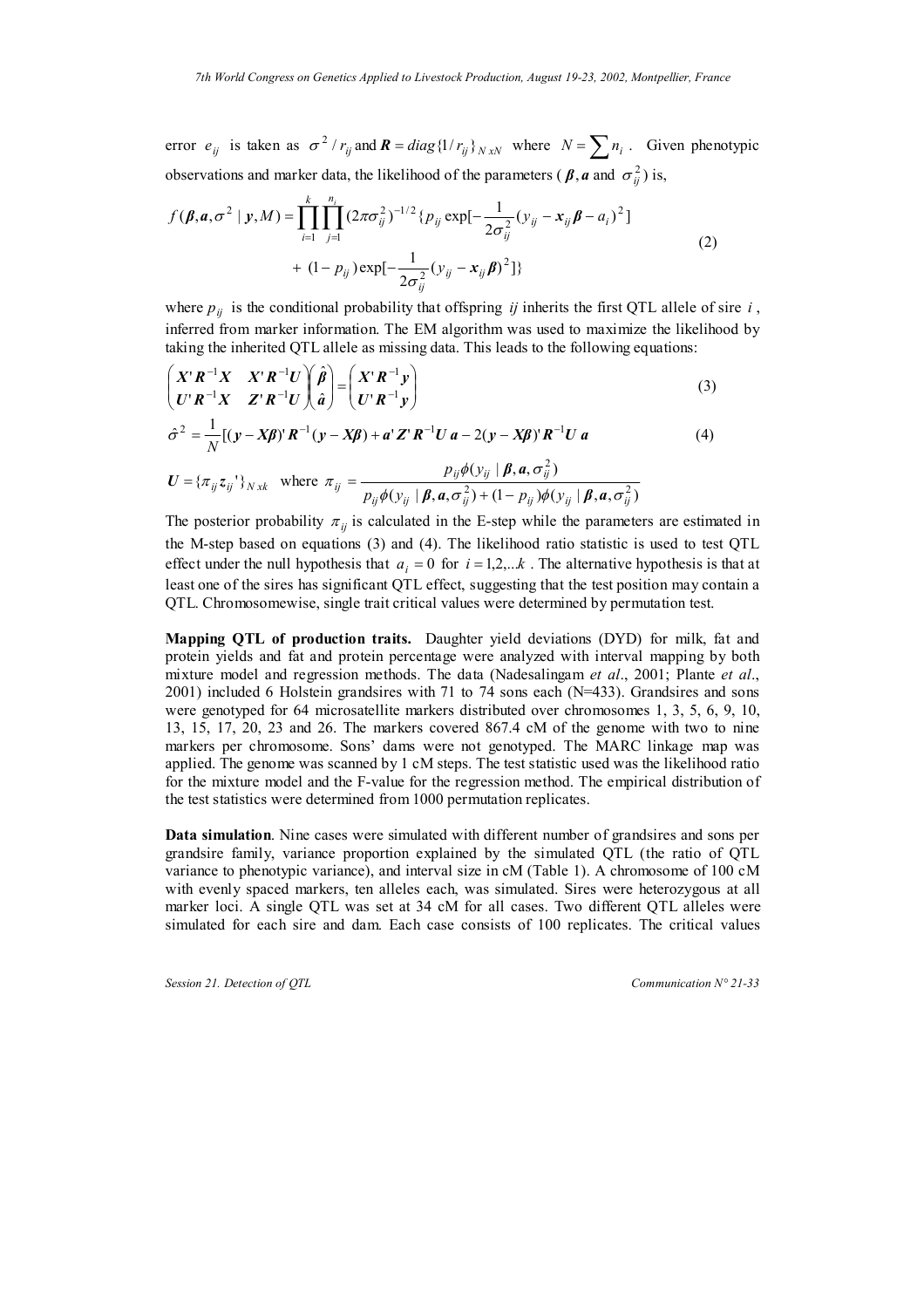$(\alpha = 0.05 \text{ or } 0.01)$  were determined by ranking the test statistic of 1000 simulated replicates without QTL effects included in the phenotypes.

| Simulated cases      |     |  |    |  |  |
|----------------------|-----|--|----|--|--|
| No. of sires         |     |  |    |  |  |
| No. of sons per sire | 150 |  | 50 |  |  |
| OTL variance ratio   |     |  |    |  |  |
| Interval size (cM)   |     |  |    |  |  |

**Table 1. Parameter combinations of the nine simulated cases**

#### **RESULTS AND DISCUSSION**

**Analysis of actual data.** The detected QTL positions and p values are listed in Table 2 for  $p<0.05$  by either method. Based on the critical values of  $\alpha = 0.05$  from permutation tests, five QTL were detected by the regression method as compared to nine by the mixture model method. This result indicates that the mixture model method offers higher power for QTL detection than does the regression method. The mixture model analysis also showed that the QTL for protein yield on chromosome 20 has correlated effects on milk yield.

**Table 2. QTL positions (cM) detected by mixture model (Mix) and regression model (Reg) and their p values (in parenthesis)**

| Chr. | Method | Milk       | Fat        | Protein    | Fat%       | Protein%  |
|------|--------|------------|------------|------------|------------|-----------|
| 1    | Mix    |            | 28(0.005)  | 47 (0.004) | 16(0.009)  |           |
|      | Reg    |            | 27 (0.056) | 46 (0.042) | 17(0.054)  |           |
| 3    | Mix    | 40(0.010)  |            |            | 35(0.032)  | 20(0.001) |
|      | Reg    | 39 (0.043) |            |            | 34 (0.099) | 27(0.041) |
| 6    | Mix    | 42(0.010)  |            |            |            | 15(0.024) |
|      | Reg    | 40(0.035)  |            |            |            | 14(0.067) |
| 20   | Mix    | 21(0.023)  |            | 20(0.006)  |            |           |
|      | Reg    | 21(0.109)  |            | 19 (0.034) |            |           |

**Simulation results**. The number of significant tests among 100 simulated replicates of each case (Table 3) shows that the statistical power of the two methods does not differ in cases 1, 2, 5, 7 and 8. Notably, these cases have favourable combinations of parameters for QTL mapping because they have a greater number of sons per sire and/or a smaller interval size. In the remaining cases, less favourable for QTL mapping, the mixture model shows higher power than the regression method. The dispersion of estimated QTL positions (Table 4) was slightly smaller in the mixture model than in the regression method in 6 of 9 cases simulated. The parameters used in the simulation have clear effects on the results with expected patterns in all cases. Interestingly, given a fixed sample size, the family size (number of sons per sire) has a very large influence on QTL mapping. The estimated dispersion of QTL positions was much smaller with 150 sons per sire than with 75 or 50 sons per sire.